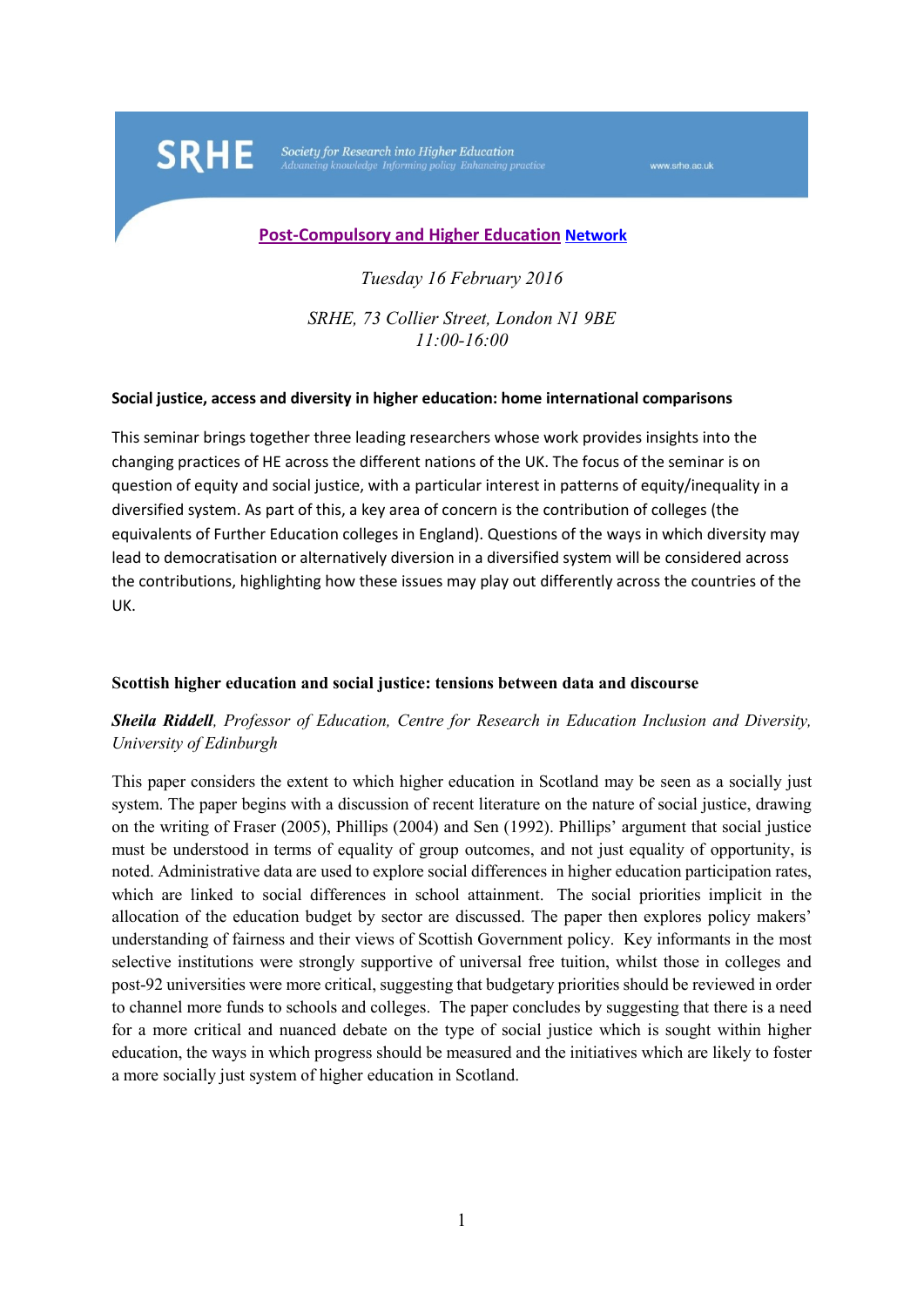# **Embedding widening access and participation (WAP) in Northern Ireland: from policy to sustained participation**

## *Ruth Fee, Professor of Public Services Education, Ulster University, Northern Ireland*

Through the policy document Access to Success, the Department of Employment and Learning for Northern Ireland (DEL) has stressed partnership with higher education providers, disabled group representatives, employers and their representative bodies, individuals and trade unions, the voluntary and community sector, and other government departments and agencies in order to deliver the longer-term vision for WAP. Widening access to work-based learners is a key aspect of Access to Success. It is also the central feature of DEL's strategy paper Graduating to Success and has been embodied in 'Project 10' - the promotion of greater collaboration between HE and FE to bring access to HE closer to the point of need and, in particular, into rural districts. This paper examines the range of DEL policies designed to increase WAP in NI and, in particular, traces Ulster University's key policies and initiatives to embed and achieve WAP. Ulster University WAP activities include the validation of an extensive network of collaborative provision with FE and other educational or training institutions across NI. FE colleges have provided access to further education to those with barriers to learning, those with no or low qualifications, those who are furthest from the labour market, and those with learning difficulties and/or disabilities. Using a range of sources, this paper seeks to evaluate the success of DEL and Ulster policies relating to WAP and the challenges posed to the sustainability of the WAP agenda in an increasingly difficult FE and HE financial environment.

#### **Access to Higher Education in Wales: devolution, social democracy and equity**

# *Gareth Rees, Research Professor, Wales Institute of Social and Economic Research, Data and Methods (WISERD), Cardiff University*

The Welsh Government has pursued increasingly distinctive policies on access to higher education, which have reflected the broadly social democratic consensus that dominates Wales's politics. Hence, not only is the regulation of student finance different from other parts of the UK, but also the Government has adopted its own approach to widening access, as well as being somewhat *dirigiste*  with respect to higher education's institutional structure. Important questions remain, however, with respect to the effects of these distinctive policy approaches on actual patterns of participation in higher education. Recent analysis (based on research funded by the ESRC) shows that, whilst there is some indication of more equitable patterns of participation in higher education in Wales than elsewhere in the UK, these differences are marginal and the principal determinants of access to higher education in Wales are broadly equivalent to those in England (where comparable data and analysis are available). In some respects, these findings illustrate the limitations of the devolution settlement with respect to Wales (at a time when devolution to regions within England is a current political issue). Moreover, the findings prompt more general questions about the nature of the social democratic agenda with respect to equity in access to higher education. Some of the limitations and, indeed, contradictions within this agenda are clearly illustrated by the Welsh example.